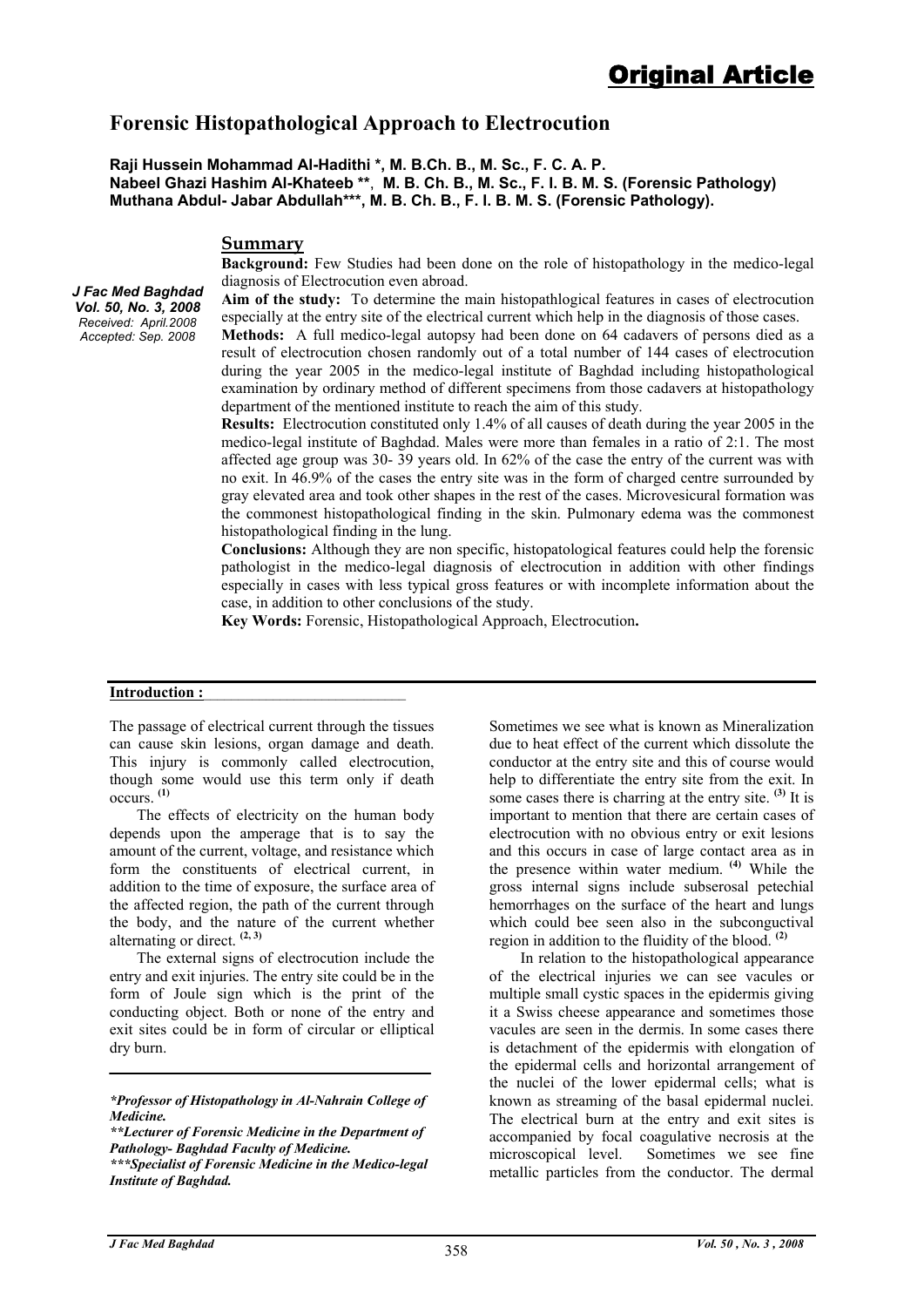blood vessels are engorged and filled with hemolysed blood. **(1, 2, 3, 5, 6, 7, 8)**

 The death in electrocution depends on the path of the current through the body and hence may be due to ventricular fibrillation, inhibition of the respiratory center, or tetany of the respiratory muscles especially the diaphragm. The accompanied injuries especially those resulted from falling from a height could be the cause of death in certain cases. **(4)**

 Most of the electrocution cases are accidental with few suicidal and homicidal cases. **(4)**

 Electrocution cases constituted 4.3% of autopsies in the medico-legal institute of Baghdad during the years 1977- 1981; while it constituted only 0.6% of autopsies in London during the same period according to the study done by Al-Guriry due to different medico-legal systems. **(9)**

#### **Materials and Methods:**

 A prospective study to find the histopathological features of electrocution had been carried on 64 cases of electrocution out of 141 cases which constituted the total number of fatal electrical injuries that had been referred to medico-legal institute of Baghdad from the  $1<sup>st</sup>$  of January to the 31st of December 2005.

 The 64 cases had been chosen randomly and their study included full complete medico-legal autopsy which began by collection of information

on each case from the official request of autopsy written by the legal authority and by direct question to their relatives which included sex, age, occupation, the story of fatal electrical accident, and the notes of hospital if there was any. This was followed by external and internal examination of each case with special attention to the signs of electrocution and whether there was any other factor that contributed directly or indirectly to ultimate cause of death.

 Microscopical histopathological examination on small samples taken from different organs including the entry site of electrical current had been done in the department of histopathology in the medico-legal institute of Baghdad on all the sixty four cases using the ordinary stain hematoxilin and eosin.

 Photography was done for some cases both gross and microscopical in addition to some statistical analysis.

### **Results:**

The total number of all cases that had been referred to the medico-legal institute of Baghdad during the period of study was 10105 cases; out of them 141 electrocution cases; 64 cases of them were chosen randomly to be included in this prospective study.

 Table (1) shows age groups in years correlated to sex in the 64 cases included in this study.

| <b>Age Groups</b> |                 | <b>Sex</b> |                |                |        |
|-------------------|-----------------|------------|----------------|----------------|--------|
| (years)           |                 |            | <b>Male</b>    | <b>Female</b>  | Total  |
|                   | $\overline{49}$ | No.        | 5              | $\overline{2}$ | 7      |
|                   |                 | %          | 7.8%           | 3.1%           | 10.9%  |
|                   | $9 - 19$        | No.        | 10             | 5              | 15     |
|                   |                 | %          | 15.6%          | 7.8%           | 23.4%  |
|                   | $20 - 29$       | No.        | 7              | 2              | 9      |
|                   |                 | %          | 10.9%          | 3.1%           | 14.1%  |
|                   | $30 - 39$       | No.        | 12             | 6              | 18     |
|                   |                 | %          | 18.8%          | 9.4%           | 28.1%  |
|                   | $40 - 49$       | No.        | 5              | 2              | 7      |
|                   |                 | %          | 7.8%           | 3.1%           | 10.9%  |
|                   | $50 - 59$       | No.        | 3              | 2              | 5      |
|                   |                 | %          | 4.7%           | 3.1%           | 7.8%   |
|                   | > 60            | No.        | $\overline{2}$ | 1              | 3      |
|                   |                 | %          | 3.1%           | 1.6%           | 4.7%   |
| Total             |                 | No.        | 44             | 20             | 64     |
|                   |                 | $\%$       | 68.8%          | 31.2%          | 100.0% |

**Table (1): Age Groups (in years) with sex distribution**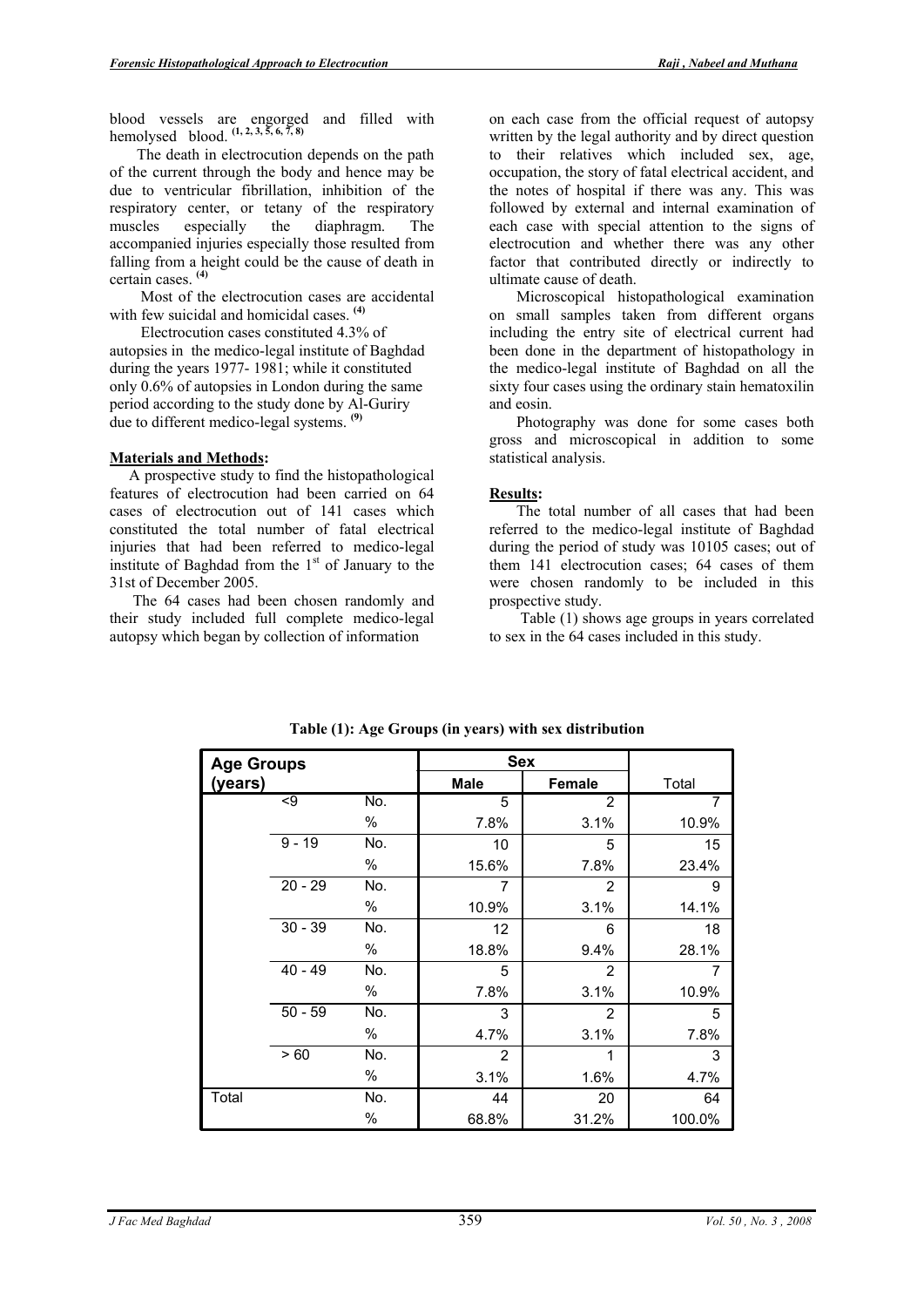In relation to the occupation 23.4% of the victims were workers (with free work) which were the highest percentage among other occupations. The second percentage was 15.6% (students). The lest and the last percentage was 3.1% (policemen).

Most of the cases were accidental  $(60 = 94\%)$  and only  $(4=6\%)$  were criminal cases. The study of electrical current entrance and exit and the macroscopical features of entrance are demonstrated respectively in figure (1) and table (2).



 **Figure (1): Percent of occurrence of entrances and exits on bodies of 64 victims.**

| Entry Color&Shape <sup>a</sup> | <b>No</b> | <b>Percent</b> |
|--------------------------------|-----------|----------------|
|                                | 22        | 34.4           |
|                                | 30        | 46.9           |
| Ш                              | 6         | 9.4            |
| IV                             | 6         | 9.4            |
| Total                          | 64        | 100.0          |

**Table (2): The macroscopical description of the electrical-current entrance**

a. I White nodule surrounded by edema

II Charred center surrounded by gray elevated area III Gray blister with erythema

IV Black sharp wound, full thickness reach the bone.

Mouth froth was present in 68.37% of the cases. Petechiae were present in all the cases with the highest percentage 68.73% in the heart and lungs.

 Histopathological examinations was requested for the 64 cases studied. The examination was done for the following tissues: skin and muscles at site of electrical current entrance, brain, heart, lungs, liver, and kidneys. The final categorization of various hisopathological findings had been summarized in table (3).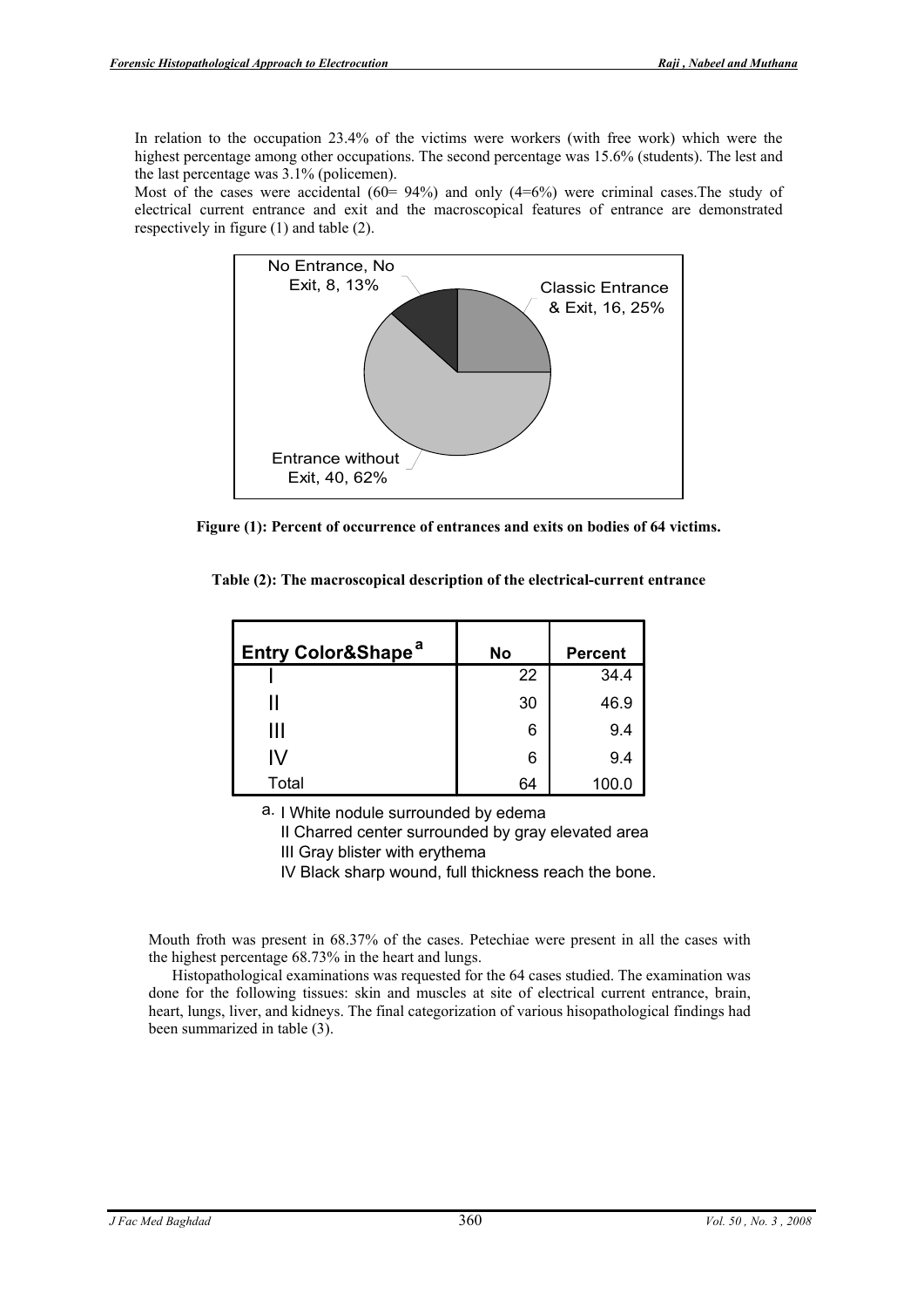| <b>Tissue</b> | <b>Histopathological Findings</b> |                                |                                             |                      |  |  |
|---------------|-----------------------------------|--------------------------------|---------------------------------------------|----------------------|--|--|
| <b>Skin</b>   | <b>NIL</b>                        | Coagulative<br><b>Necrosis</b> | <b>Microvesiculal</b><br><b>Vaculations</b> | <b>Hyperkerato</b>   |  |  |
| No.(%)        | $1(1.6\%)$                        | $4(6.3\%)$                     | 58 (90.6%)                                  | $1(1.6\%)$           |  |  |
| <b>Brain</b>  | <b>NIL</b>                        | Congestion                     | Edema                                       | <b>Reactive Glio</b> |  |  |
| No.(%)        | 50 (78.1%)                        | $9(14.1\%)$                    | $4(6.3\%)$                                  | $1(1.6\%)$           |  |  |
| Heart         | <b>NIL</b>                        | Congestion                     |                                             |                      |  |  |
| No.(%)        | 59 (92.2%)                        | 5(7.8%)                        |                                             |                      |  |  |
| Lungs         | <b>NIL</b>                        | <b>Congestion</b>              | <b>Pulmonary Ed</b>                         |                      |  |  |
| No.(%)        | $1(1.6\%)$                        | 8(12.5%)                       | 55 (85.9%)                                  |                      |  |  |
| Liver         | <b>NIL</b>                        | Congestion                     |                                             |                      |  |  |
| No.(%)        | 63 (98.4%)                        | $1(1.6\%)$                     |                                             |                      |  |  |
| Kidneys       | <b>NIL</b>                        | Congestion                     |                                             |                      |  |  |
| No.(%)        | 60 (93.8%)                        | $4(6.3\%)$                     |                                             |                      |  |  |

 **Table (3): (64) ESD cases classified according to the histopathological findings revealed by**  -<br>ก **examination of various tissues.** 

*Nil: No histopathological changes* 

 Photograph (1) shows the gross appearance of electrical current entry in one of our cases. While photographs (2-6) show the histopathological features at the site of entry in the skin and in some other organs that had been found in our study.



 **Figure (1): Electrical marks at dorsum of right hand, a gray elevated edge and area of hyperemia can be seen**



 **Figure (2): Skin - section showing upper epidermal microvesicle formation at site of entry (H&E X 400)**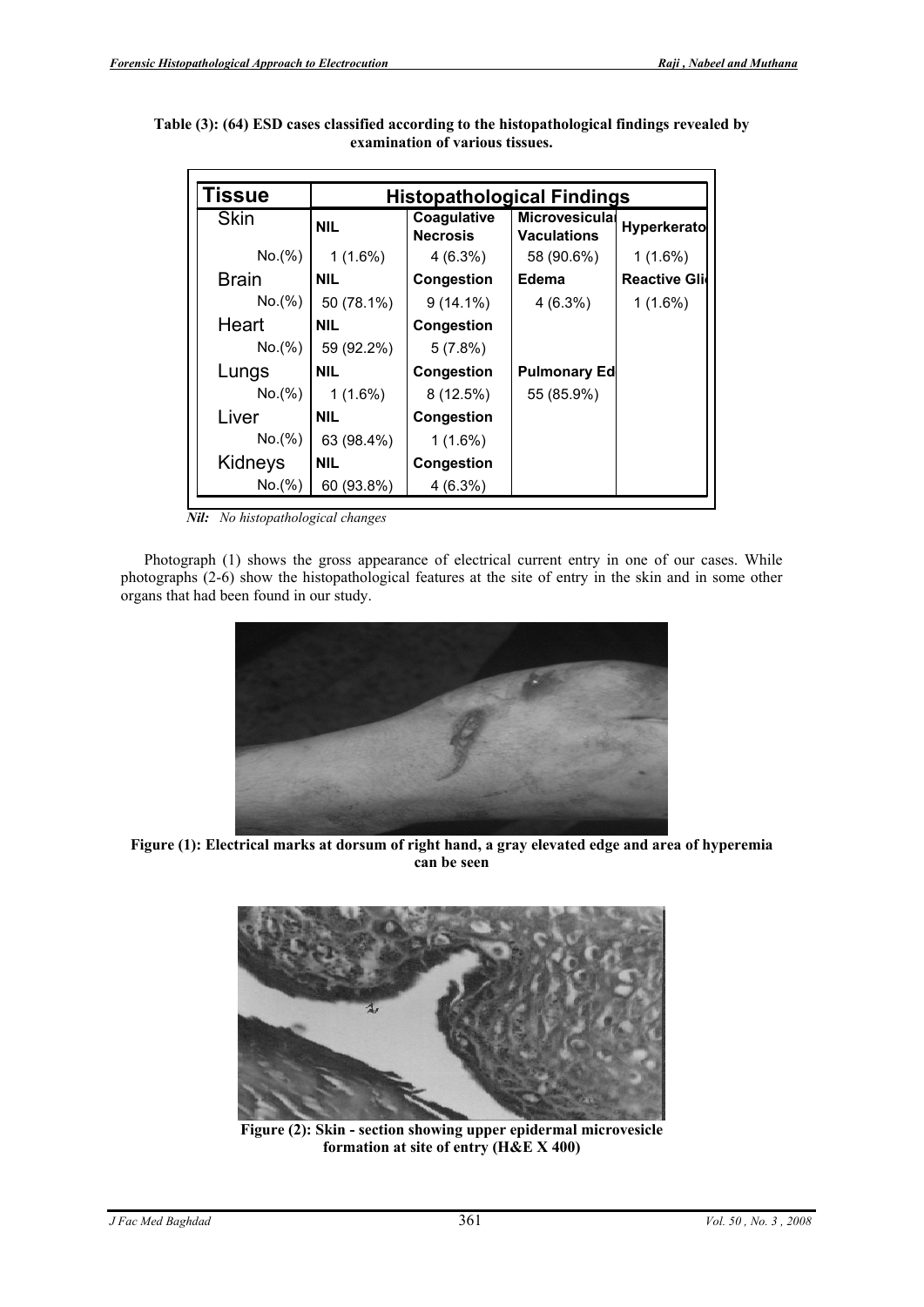

**Figure (3): Skin - section showing separation of lower epidermis at Site of entry (H&E X 400)**



**Figure (4): Section showing feature of coagulative necrosis at site of entry (H&E X 200)**



 **Figure (5): Section showing alveolar spaces filled with proteinous eosinophic Fluid-pulmonary edema (H&E X 400)**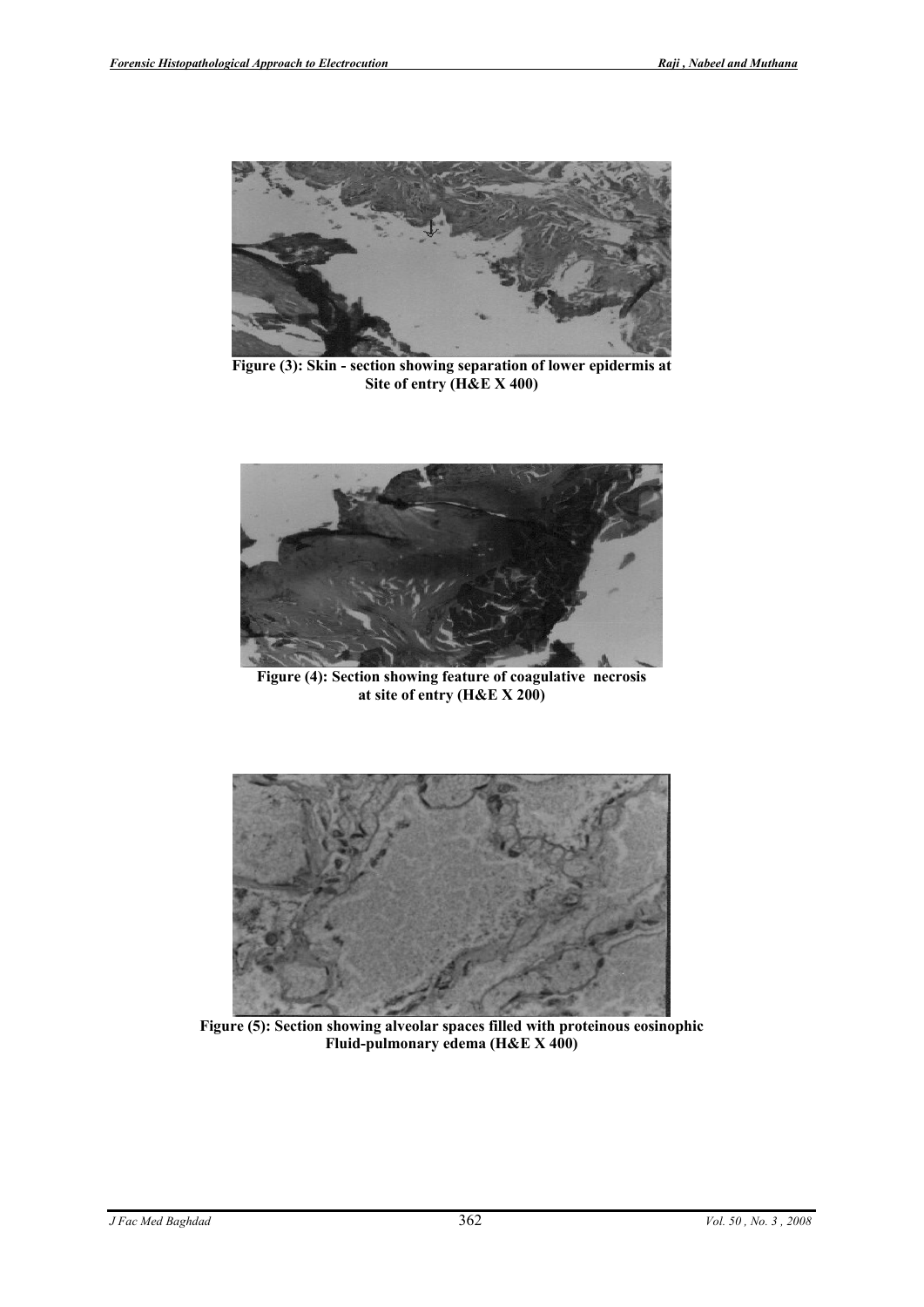

**Figure (6): Section showing brain tissue with degenerative effect of astroglial cells with prominent vascular congestion (H&E X 400)**

# **Discussion:**

Our aim from this work was to study the histopathological features in cases of electrocution specially at the site of entry of electrical current; those which were not studied well even in foreign studies, but certainly have an important role in the diagnosis of those cases in addition to the other findings, because they are alone are not specific for electrical burns and can also be seen in thermal burns. **(2)** So we concentrate on histopathological features and on some of other facts that have medico-legal importance and relation with the aim of the study and we did not mention other facts that might be mentioned by other studies on electrocution specially those which concentrated on macroscopical features.

 There were 114 cases of death due to electrical injury during the year 2005, while the total number of deaths in the same year was (10105). This means that the incidence of electrocution in Baghdad during the year 2005was 1.4% among other causes of deaths that referred to the Medico-legal institute of Baghdad and this differs from the results of (Al-Khateeb) who found that electrocution cases constituted 5.2% of all cases during the year1996.**(10)** The differences in the results are explained by increasing in the incidence of violent causes of death during current study which affected the real percentage of electrical injury and did not mean a decrease in the incidence of the electrical injury in comparison with the mentioned study.

In the current study 28.1% of the cases were at an age group of (30-39) years and 23.4% were at an age group of (9-19) years (Table-1- ) which is similar to the results of Wright **(11)** and to that of Martinez and Nguyen<sup>(12)</sup> This probably reflects exposure opportunities more than differences in susceptibility.

 In the current study there is a male preponderance, the total number of males was 44 (28.8%) and the total number of females was 20 (31.2%). And this is nearly similar to the result of Al-Chalebi **(13)** in the period 1962-1971 who found that 75% of the victims were males, and to all global studies which proved that males are more susceptible to electrical injury in general.

 Regarding the occupations of victims, the results are not very accurate because in most of the cases the occupation was not recorded in the autopsy request from the police, so we depend on the information from the relatives of victims. The peak incidence was in people with free work. This could be explained by the high percent of free work people in our community during the last years.

 The present study found that 94% of the cases happened accidentally and 6% were homicidal. This finding is in accordance with many previous Iraqi and western studies. **(14)**

 Entrance without exit was found in most of the cases (62%). This probably was due to wider surface of the exit, presence of humidity and water at site of exit, low voltage and shorter period of exposure. While in 25% of cases entrance and exit of current were both found. Absence of both entrance and exit were also found in 13% of cases (Figure-1- ). This is probably due to wider surface of contact at both sites, presence of water and humidity at both sites and short period of exposure.

 Regarding the macroscopic description of electrical entrance we found in 46.9% of cases charred center surrounded by gray elevated area. This is due to the effect of heat burning the site of entrance and the gray color due to the boiling effect of heat (Table-2- ).

 Micro-vesicular formation with nuclear streaming was the commonest histopathological